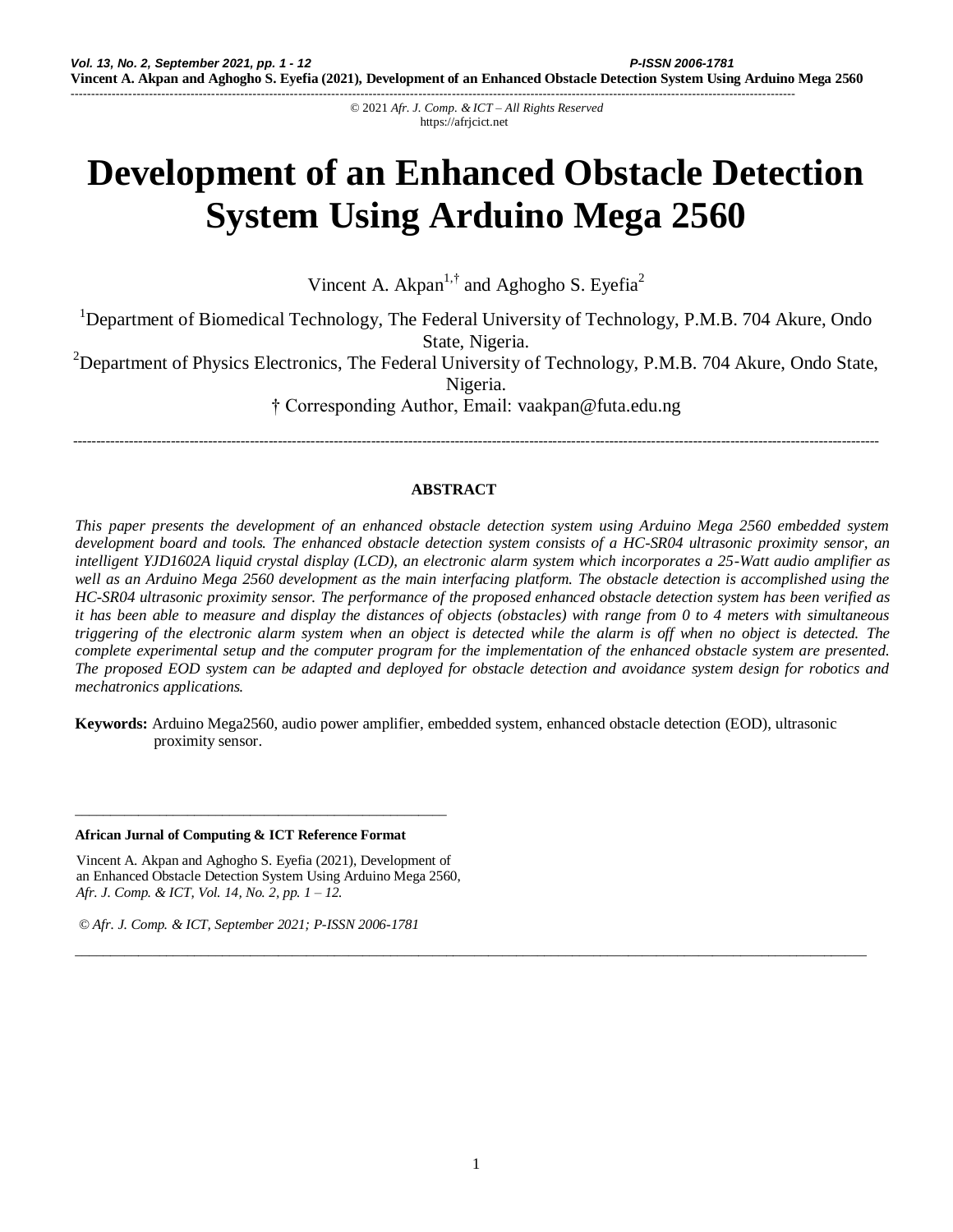# **1. Introduction**

Ultrasonic proximity sensors are designed for non-contact measurement of distance and they are made of transmitter and receiver or transreceiver which is capable of transmitting and receiving ultrasonic sound. The essence is to measure the time of fly of ultrasonic wave from sensor to the target. The term "ultrasonic" applied to sound refers to anything above the frequencies of audible sound, and nominally includes anything over 20,000 Hz. Ultrasonic transmitter transmit at a frequency above 20 kHz in and at a speed of 344 m/s and the receiver receives the reflected sound from the target. The distance between the object and the transmitter is simply calculated by considering the time it takes for the ultrasonic wave to travel from the transmitter and be received back by the receiver [1– 3].

Ultrasonic sensors are characterized by a low-cost and by the possibility of been used in environments and situations where it is not possible to use more complex sensors as cameras systems and laser systems [4–7]. While, ultrasonic proximity sensors are widely used in obstacle avoidance system; they are capable of performing distance measurement on transparent, shiny and dark surface objects. This ability allows ultrasonic to detect materials ranging from clear glass bottles to black rubber tyre. It can also work in tough environmental conditions such as noisy, dusty or dark areas. However, they do not function well with small targets against large backgrounds.

Different authors have analyzed the behavior of sonar sensors based on the time of flight evaluation for estimating the distance of the nearest objects [8–10]. In order to assist the visually impaired and blind pedestrian who need help of guidance, Nawer and co-worker [11] made use of an ultrasonic sensor to detect obstacles. The method employed allows the microcontroller to obtain information from the ultrasonic waves and then it alerts the blind pedestrian through voice messages.

Ultrasonic sensors have also been used in the robotic field, both in industrial applications and autonomous vehicle applications. In industrial applications, genetic algorithms such as neural networks are used in identifying objects found on conveyer belts, their orientation, and other features [12]. Brudka and Pacut [12] outlined a system which uses an array of 40 ultrasonic sensors in order to achieve high enough resolution. By using certain algorithms, inexpensive ultrasonic sensors can be used in controlled industrial applications.

In 2015, Saraswathi and co-workers [13] developed an obstacle detecting robot using arduino and sensor. The robot was made using IR sensor, wheel encoder and it was controlled by an arduino microcontroller. The IR sensor was attached to the front portion of the robot which senses the obstacles and navigates its pathway to choose an obstacle free path. The data collected from the sensor is compared by the microcontroller to decide the movement of the robot wheel.

The desired objective of this research is to develop an obstacle detecting system to detect an obstacle within a stipulated range and then give an alarm sound for notification. This paper attempts to: *1).* develop an obstacle detecting system that is capable of measuring the distance between objects and the ultrasonic sensor; *2).* develop an alarm system for alerting the user. The system comprises of HC-SR04 ultrasonic sensor, an arduino mega 2560 microcontroller, resistors, jumper wires, LEDs and buzzer. The ultrasonic sensor comprises of the transmitter and the receiver together. The transmitter sends the ultrasound wave to the surrounding. The ultrasonic receiver receives the reflected wave when the wave transmitted it's a target. The Arduino mega 2560 microcontroller processes all information received from the ultrasonic sensor and based on the input gives out the desired out. The LEDs are used as indicator to show if the target is within the stipulated range or not. The resistors are connected in series to the LEDs to limit the current in LED to a safe value.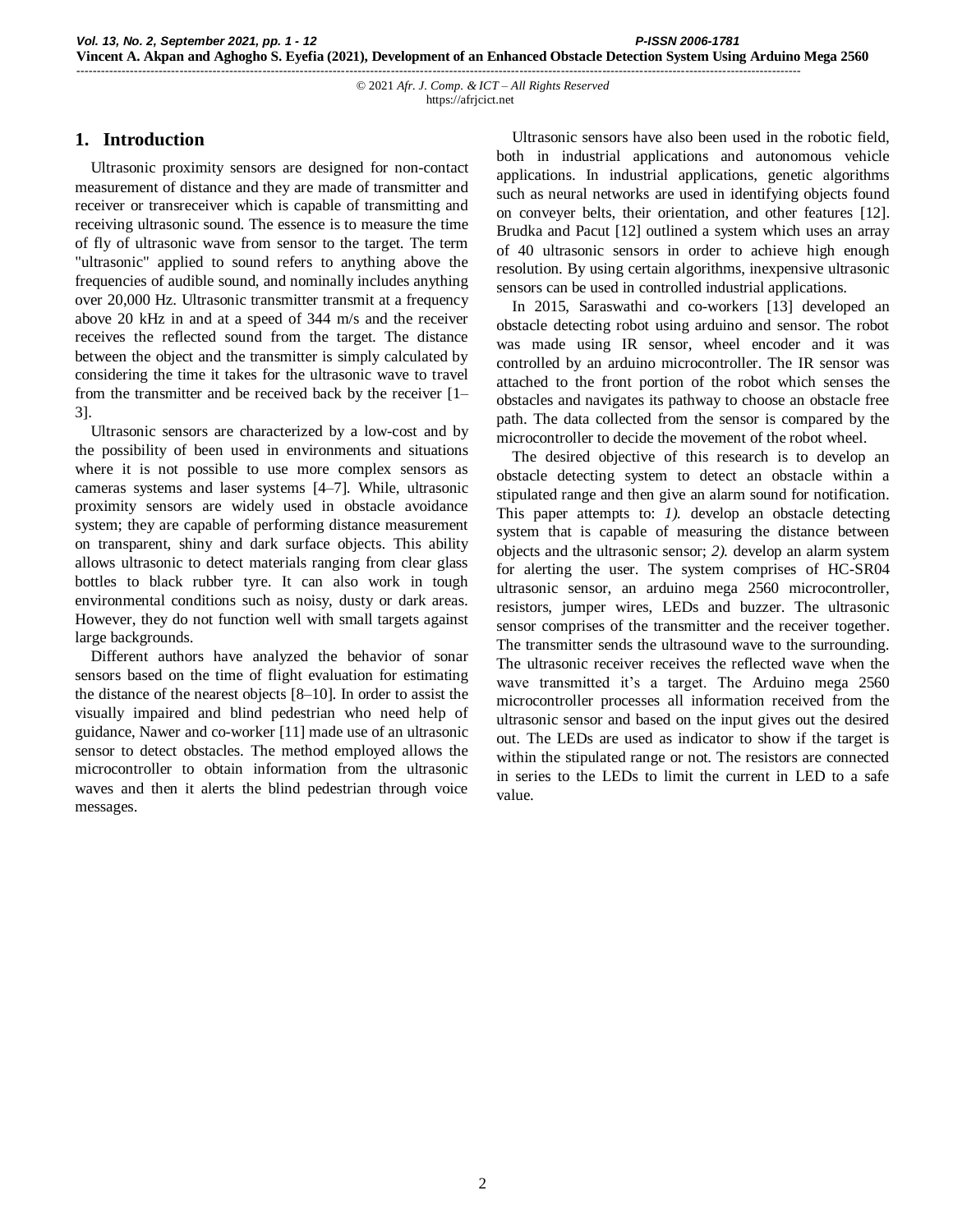| <b>Parameters</b> | <b>Definition</b>                                   | <b>Parameters</b> | <b>Definition</b>           |
|-------------------|-----------------------------------------------------|-------------------|-----------------------------|
| <b>LED</b>        | Light emitting diode                                | AC                | Alternating current         |
| <b>UART</b>       | Universal Asynchronous Receiver-Transmitter         | DC                | Direct current              |
| <b>USB</b>        | <b>Universal Serial Bus</b>                         | <b>GND</b>        | Ground                      |
| <b>ICSP</b>       | In-Circuit Serial Programming                       | <b>SCK</b>        | Serial clock                |
| <b>SPI</b>        | Serial Peripheral Interface                         | <b>SS</b>         | Slave select                |
| V                 | <b>Volts</b>                                        | <b>MISO</b>       | Master-In Slave-Out         |
| <b>IOREF</b>      | In/Out reference                                    | <b>MOSI</b>       | Master-Out Slave-In         |
| mA                | Milliamperes                                        | <b>PWM</b>        | Pulse-width modulator       |
| $\mu$ s           | Microsecond                                         | <b>SDA</b>        | Data line                   |
| cm                | Centimeter                                          | <b>SCL</b>        | Clock line                  |
| m                 | <b>Meters</b>                                       | TWI               | Two wire interface          |
| TX                | Digital pin 1 (Transmit)                            | RX                | Digital pin 0 (Receive)     |
| <b>IDE</b>        | Integrated development environment                  | <b>PCB</b>        | Printed circuit board       |
| IR                | <b>Infrared</b>                                     | <b>SRAM</b>       | Static random access memory |
| <b>EEPROM</b>     | Electrically Erasable Programmable Read-Only Memory | TTL               | Transistor-transistor logic |
| OS.               | Operating system                                    | <b>DTR</b>        | Data terminal ready         |
| IC                | Integrated circuit                                  |                   |                             |

**Table 1:** The enhanced obstacle detection system nomenclatures and parameter definitions

The paper is organized as follows. Background knowledge together with an overview of the study and the historical overview of ultrasonic sensors as well as State-of-the-Art in Ultrasonic Technology Developments and Applications are presented in Section 2. The architecture of the proposed enhanced obstacle detection system in the context of the HC-SR04 ultrasonic sensor and the Arduino Mega 2560 is detailed in Section 3. The development, implementation and deployment of the enhanced obstacle detection are discussed in Section 4 together with the design of an alarm system incorporating an audio power amplifier. Section 5 concludes the paper with some highlights on future directions as part of recommendations on the way forward.

# **2. Literature Review**

# **2.1 Overview of the Research**

This work presents the development of an obstacle detection system capable of detecting an object within a stipulated range irrespective of the weather condition of the surroundings using a HC-SR04 ultrasonic sensor. An amplifying circuit is been designed to amplify the output signal when it comes across an obstacle within a stipulated range. The desired objective is for the proposed obstacle detection system to trigger an alarm system which will produce an audio signal when it comes across an object within the range of 0–4 metres. The Arduino Mega 2560 microcontroller has been used as the brain of the device system due to its low-cost, reliability and availability. This research work is expected to: *1).* Measure the distance between objects; *2).* Alert its users when it comes across an object within the range of 0–4 metres; and *3).* The design system can be used for developing a security alarm system. Ultrasonic sensors have been used in a wide variety of applications and still sonar systems are under research to produce more near to nature sensors. The following sub-sections highlights the work done in the field of sonar sensing.

## **2.2 Historical Overview of Ultrasonic Technology**

The history of ultrasonic starts with Lazzaro Spallanzani (1729–1799), an Italian physiologist and priest who designed a set of experiments to explain how bats were able to fly at night. By studying the bat's ability to see and hear, Spallanzani noted that if a bat was blinded, it was still able to fly confidently through space; however, when a bat was made deaf, even in one ear, it could not fly safely in the experimental environment. Based on these findings, Spallanzani hypothesized that bats relied on sound, not their vision, to navigate [14].

Piezoelectricity (from the Greek word *piezen*, meaning to press or squeeze) was first discovered by brothers Jacques (1856–1941) and Pierre (1859–1906) Curie. They demonstrated that crystals of tourmaline, quartz, topaz, cane sugar, or Rochelle salt can generate electricity under pressure and that when a voltage is applied to these crystalline materials, pressure waves can be generated. The capacity of these crystals to both generate and receive pressure waves in the range of megahertz frequencies allowed the development of modern-day transducer technology [15].

## **2.3 State-of-the-Art in Ultrasonic Technology Developments and Applications**

The concept of ultrasonic sensor is to produce high frequency sound wave in cone shape by transducer and receive back after the reflected off the target. Sensor will calculate the time between sending and receiving echo to determine the accurate distance from the object or target. It can estimate with a precision of less than 1cm and up to 4 m in distance measurement. Ultrasonic sensors are capable of performing distance measurement on a transparent, shiny and dark surface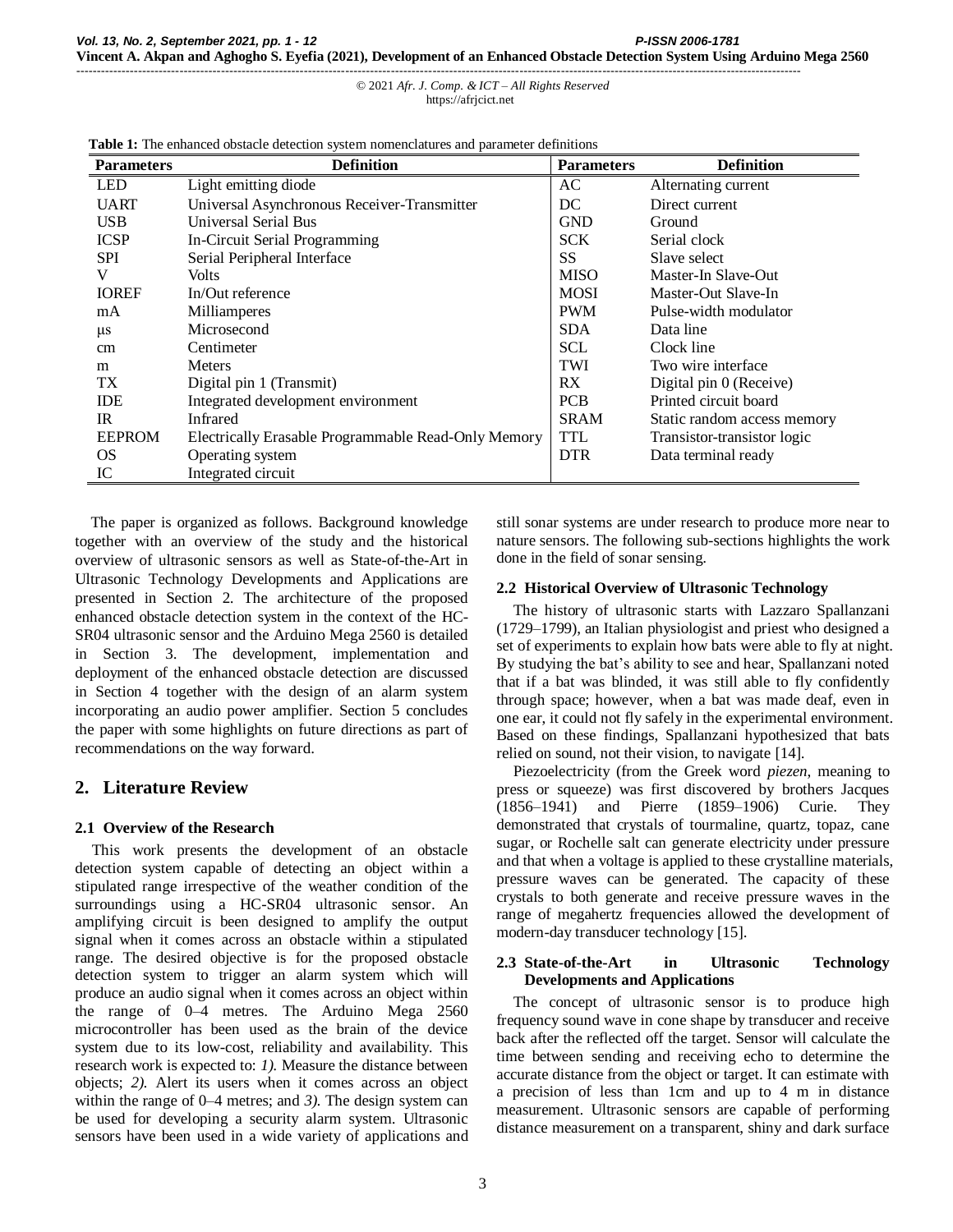object. This ability allows ultrasonic sensors to detect material ranging from clear glass bottle to black rubber tyre. It can also works in tough environment such as noisy, dusty or dark area.

Kuc and Siegel [16] present a method for discriminating planes, corners and edges using sonar data gathered at two positions. Two significant follow-ups are the work of [8, 17] which differentiates planes and corners with multiple transducers at a single position. Followed by [18] which considered differentiates planes and corners with one transducer at two positions.

In [19], a real time world model based on data from onboard ultrasonic transducers is constructed and statistical methods are used to transform the digital map into a topographical map; a path planner based on the Virtual Force Field method is employed.

Ohya and co-workers [20] used a system of one ultrasonic transmitter with two receivers to determine the normal of the detected surface. A vector map is used to reconstruct the environment. A similar approach, where form is considered rather than localization is presented in [21].

Fuzzy logic had used to solve the fundamental processes of perception and navigation [22]. The robot collects data from its sensors, builds local maps and integrates them into the global maps so far reconstructed, using fuzzy logic operators. The inputs to the map-building phase are the range measurements from the ultrasonic sensors. Its Outputs are two updated fuzzy maps. Both convey information about the risk of collision at each point in the environment.

Ultrasonic sensors have been found to be useful in automotive applications in determining occupant position and occupant velocity during a crash. When combined with the vehicle's crash sensors, ultrasonic sensors add to the airbag control methodology [23].

The medical industry uses ultrasonic sensors to create twodimensional images of the human body. Speed of sound, attenuation, and impedance depends on the body tissue the sound wave is passing through. By using these attributes a 2D image of the human body can be created [24].

Ultrasonic sensors are very useful in the marine industry to map the seafloor and to detect man-made objects such as mines [25]. Multiple sensors are used to recreate a threedimensional scene. By adjusting the output frequency and amplitude, ultrasonic sensors can be used for long-range, twodimensional object detection.

By creating an array of sensors in a circle around the vehicle, the overlap of cones allows for an increase in resolution on an autonomous vehicle [26]. The sensor array can then create a 360 degree view of the world around vehicle and the vehicle can make guidance decisions in real time.

Lee and co-worker [27] showed the use of multiple ultrasonic sensors employing the different beam-width sensors used simultaneously for mobile robot navigation purposes. The small beam-width sensor is good in resolution but for wider angular region, more number of sensors are required. The use of wide beam-width sensors results in fewer sensors while covering the detection area. However, it results in a poor resolution which is solved by fusing (stacking) the different beam width sensors to get better resolution and also larger covering area making navigation powerful in complex environments.

Using a single camera Jeongdae and Yontage [28] developed a mobile robot which avoided obstacles on its pathway. The objects were detected by Block Based Motion Estimation (BBME). In the method, an image is firstly divided into small blocks and then the motion of each block is searched by comparing two consecutive images. The method was verified by the indoor navigation experiment of a robot.

Another interesting work is shown in [29] employing ultrasonic sensor in measuring distance. The device system comprises of an ultrasonic transmitter circuit and a receiver circuit. A microcontroller AT89C205 was used which serves as the brain of the device system. The device was used to measure a distance of 2.5 m.

In tank level monitoring, Viswanath and co-workers [30] monitored the liquid content in a tank using ultrasonic sensor. The sensors was placed in a specified direction in the tank, calculating the level of liquid by time of flight of the ultrasonic wave and correlating with respect to the dimension of the tank to get more accurate values.

Recently, Vivekanadan and co-workers [31] designed a mobile robot with ultrasonic sensor for obstacle detection and avoidance, a flame sensor to detect fire and an arduino board for processing. A fire extinguisher was attached to the robotic arm of the robot. When the flame sensor detects fire, the robot moves towards the direction of the fire avoiding obstacles on its pathway. The fire extinguisher along with actuators is used to extinguish the fire which is been detected. A wireless monitoring system with camera is used to display the present scenario.

# **3. Architecture of the Proposed Enhanced Obstacle Detection System**

# **3.1 The Proposed Research Methodology**

The block diagram of the proposed enhanced obstacle detection (EOD) system with an electronic system based on the IoT technology is shown in Fig. 1.

An ultrasonic sensor interfaced with an Arduino Mega2560 embedded system development board initiates the obstacle detection process. The communication between the ultrasonic sensor is bidirectional so that real-time measurements can be updated once available and the corresponding measurement is displayed on an intelligent liquid crystal display also interfaced with the Arduino Mega2560 embedded system development board.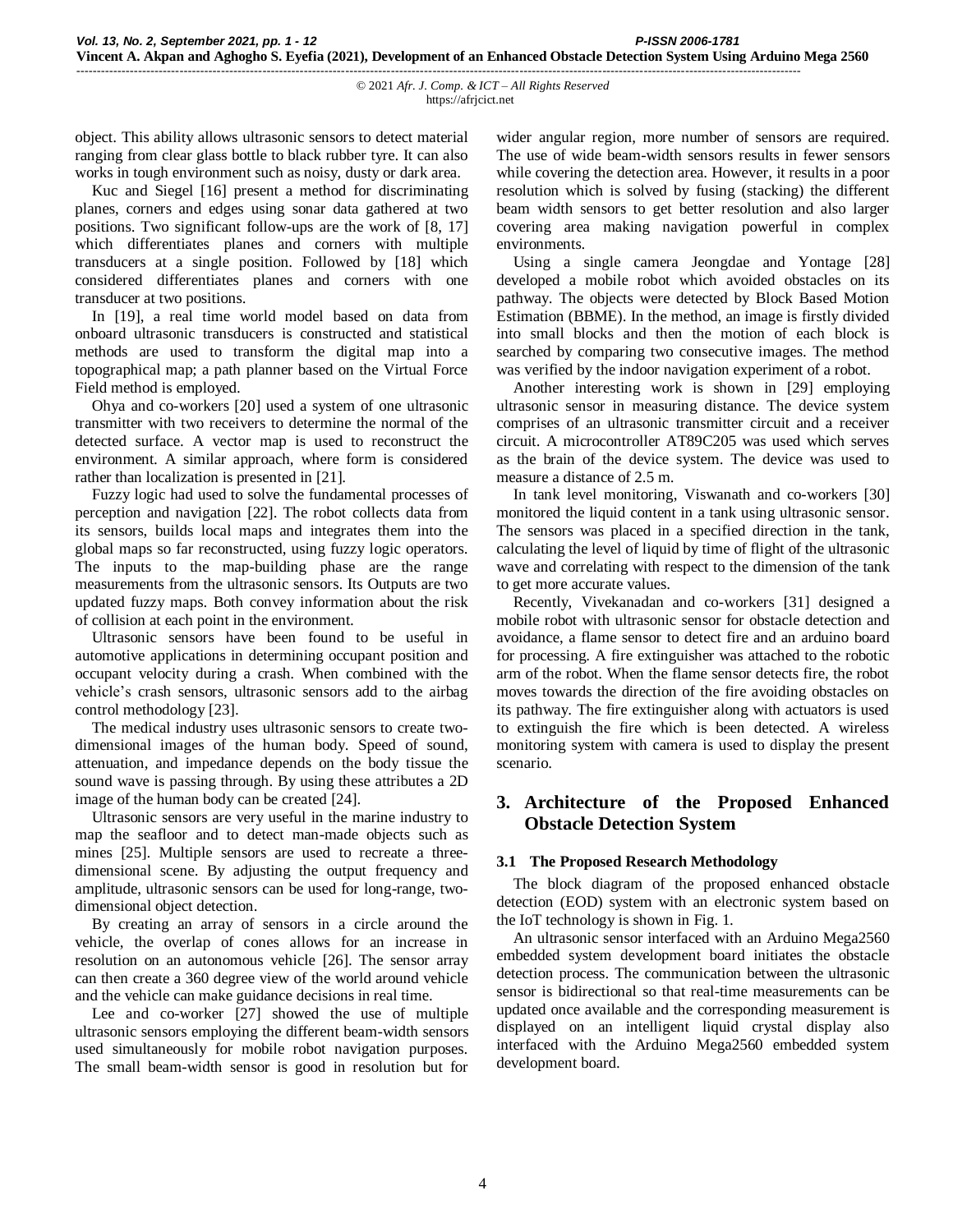

Fig. 1: The block diagram of the proposed enhanced obstacle detection system with alarm based on the Internet-of-Things (IoT).

In the proposed EOD design, when an object is detected within the range of 0 to 4 meter, an electronic alarm system is triggered on while in the absence of any object outside this range the alarm system is turned off. As shown in Fig. 1, the electronic alarm system consist of the signal conditioning circuit and an electronic tone generator circuit as well as an output 25-Watt audio amplifier circuit which drives a 4- $\Omega$  35-Watt speaker.

#### **3.2 Architecture of the HC-SR04 Ultrasonic Sensor**

An ultrasonic sensor is a device that is capable of measuring the distance to an object by using sound waves as depicted in Fig. 2(a) and (b). It measures by sending a sound wave at a specific frequency and listening for that sound wave to bounce back. By recording the elapsed time between the sound wave being generated and sound wave bouncing back, it is possible to calculate the distance between the sonar sensor and the object [32].

The HC-SR04 module is a four pin sensor. Two pins ensure the power supply whereas one pins is for transmission and one for echo reception. It works on a 5 V voltage supply. The ultrasonic sensor of Fig. 3 has both transmitter and receiver on the same chip as illustrated in Fig. 2(a) and (b). When given a high pulse to the transmit pin of the sensor, it triggers a chirp signal, which gets reflected from the object and received by the echo pin.

Typically, the HC-SR04 ultrasonic sensor has the following specifications: *1).* It works on a power supply of 5V DC; *2).* Frequency of operation is 40 kHz; *3).* Typical Quiescent current is less than 2 mA; *4).* Typical operating current is 15 mA; *5).* Range is from 2cm to 400 cm; *6).* The typical measuring angle is 300 where it can deviate depending upon the surface; *7).* Maximum effectual angle is 150; and *8).* It generates a trigger pulse of 10 μS.

## **3.3 Architecture of the Arduino Mega 2560 Development Board**

The Arduino Mega 2560 embedded systems development board shown in Fig. 4 is a microcontroller board based on the ATmega2560 [33]. It has 54 digital input/output pins (of



Fig. 2: The basic working principle of the ultrasonic sensor: (a). top view and (b). side view.



Fig. 3: The HC-SR04 ultrasonic sensors.

which 15 can be used as PWM outputs), 16 analog inputs, 4 UARTs (hardware serial ports), a 16 MHz crystal oscillator, a USB connection, a power jack, an ICSP header, and a reset button. It contains everything needed to support the microcontroller; simply connect it to a computer with a USB cable or power it with an AC-to-DC adapter or battery to get started. The Mega is compatible with most shields designed for the Arduino Duemilanove or Decimals. The ATmega2560 on the Mega 2560 comes preprogrammed with a bootloader that allows you to upload new code to it without the use of an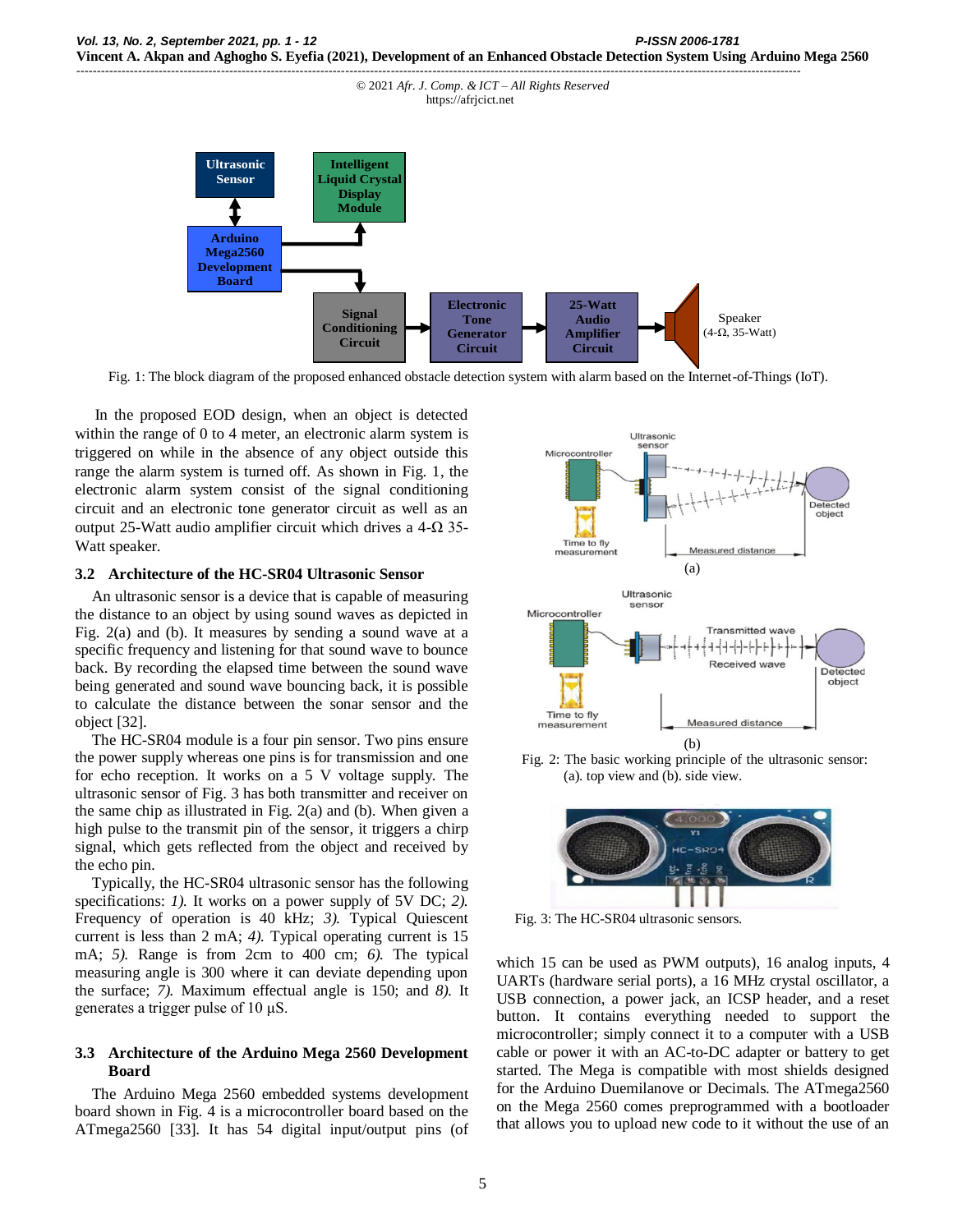external hardware Programmer. It communicates using the



Fig. 4: The top view of Arduino Mega 2560 embedded development board.



Fig. 5: The physical picture and pin definition of the YJD1602A-1 16-by-2 LCD display module.

| Table 2: Absolute maximum ratings for normal operation of the ADM1602K-NSW-FBS/3.3V liquid crystal display (LCD) module |  |  |  |  |  |
|-------------------------------------------------------------------------------------------------------------------------|--|--|--|--|--|
|-------------------------------------------------------------------------------------------------------------------------|--|--|--|--|--|

| S/N      | <b>Item</b>                  | <b>Symbol</b>                                           | <b>Standard</b>    |                |                | Unit |
|----------|------------------------------|---------------------------------------------------------|--------------------|----------------|----------------|------|
|          |                              |                                                         | <b>Minimum</b>     | <b>Typical</b> | <b>Maximum</b> |      |
|          | Power voltage                | $\mathsf{V}_{\mathrm{DD}}$ - $\mathrm{D}_{\mathrm{SS}}$ |                    |                |                |      |
| <u>.</u> | Input voltage                | $\rm V_{IN}$                                            | ${\rm V}_{\rm SS}$ |                | $V_{DD}$       |      |
| J.       | <b>Deerating temperature</b> | $\rm V_{OP}$                                            |                    |                | +50            |      |
|          | Storage temperature range    | $V_{ST}$                                                | -10                |                | +60            |      |

| S/N | <b>Pin Number</b> | <b>Symbol</b>  | <b>External Connection</b> | <b>Function Symbol</b>                                       |
|-----|-------------------|----------------|----------------------------|--------------------------------------------------------------|
| 1.  |                   | $V_{SS}$       |                            | Signal ground for LCM                                        |
| 2.  | ◠                 | $\rm V_{DD}$   | Power supply               | Power supply for logic for LCM                               |
| 3.  |                   | $V_0$          |                            | Contrast adjust                                              |
| 4.  |                   | RS             | <b>MPU</b>                 | Register select signal                                       |
| 5.  |                   | R/W            | <b>MPU</b>                 | Read/write select signal                                     |
| 6.  | 6                 | E              | <b>MPU</b>                 | Operation (data read/write) enable signal                    |
| 7.  | $7 - 10$          | $DB0 \sim DB3$ | <b>MPU</b>                 | Four low-order bidirectional three-state data bus lines used |
|     |                   |                |                            | for data transfer between the MPU and the LCM. These         |
|     |                   |                |                            | four are not used during 4-bit operation                     |
| 8.  | $11 - 14$         | $DB4 \sim DB7$ | <b>MPU</b>                 | Four high-order bidirectional three-state data bus lines     |
|     |                   |                |                            | used for data transfer between the MPU                       |
| 9.  | 15                | $LED+$         | LED BKL power supply       | Power supply for BKL                                         |
| 10. | 16                | LED-           |                            | Power supply for BKL                                         |

**Table 3:** Interface pin description for the ADM1602K-NSW-FBS/3.3V liquid crystal display (LCD) module

original STK500 protocol (reference, C header files).

## **3.4 YJD1602A-1 16-by-2 LCD Display Module**

The LCD used in this work is the YJD1602A-1 16-by-2 LCD display module shown in Fig. 5 with the physical picture and pin description. The absolute maximum ratings for normal operation is shown in Table 2 while the pin description for interfacing the YJD1602A-1 16-by-2 LCD display module is given in Table 3 [34].

# **4. Development, Implementation and Deployment of the Enhanced Obstacle Detection System with Electronic Alarm Unit**

In the Section, the development, implementation and

deployment of the proposed EOD are presented. The developmental architecture of the proposed EOD is illustrated in Fig. 7. The expanded block diagram shown in Fig. 7 closely follows the proposed block diagram shown in Fig. 1. An Arduino Mega 2560 interfaced with an HC-SR04 ultrasonic sensor and the YJD1602A 16-by-2 LCD display module together with an electronic alarm system. The LEDs are used to indicate if the ultrasonic proximity sensor receive a reflected wave when an object is within the stipulated range of 0–4 meters. Male and female jumper wires are used for connections between the microcontroller and the ultrasonic sensor.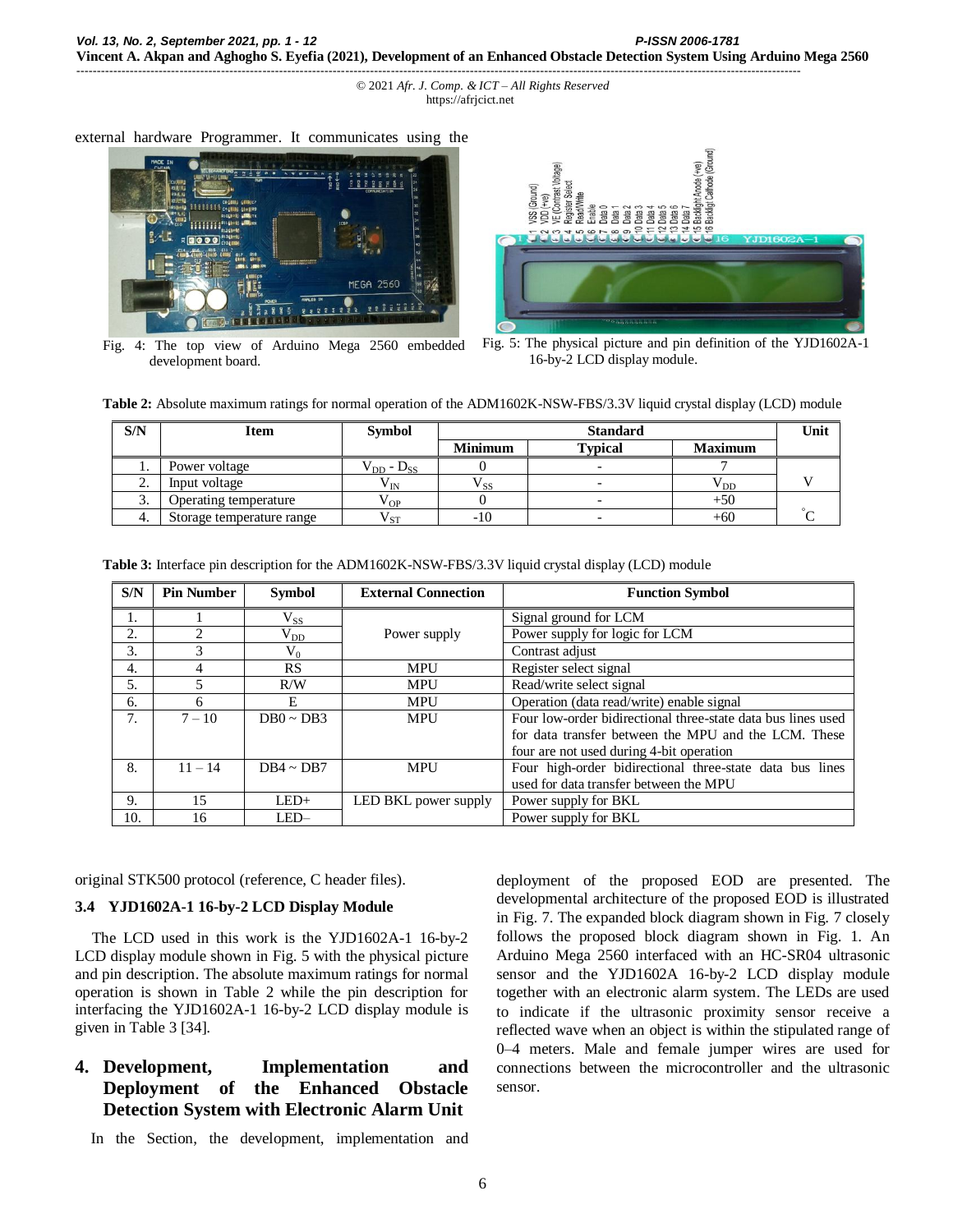## **4.1 Development of the Enhanced Obstacle Detection System with the Electronic Alarm Unit**

The block diagram of the proposed EOD system based on IoT with additional interfacing as well as signal conditioning circuits is shown in Fig. 7 while Table 1 shows the pins connection for interfacing the Arduino board to the HC-SR04 sensor, YJD1602A LCD module and the electronic alarm system. The pin 26 and 25 of the Arduino Mega 2560 embedded development board are connected to the Trigger and Echo pin of the HC-SR04 respectively to receive signal. (Please refer to Tables 4 and 5 for more detailed inputs and outputs programming). When the sensor detects an obstacle within a range of  $0-4$  m, the pin 15 of the Arduino board is energized and the yellow LED lights up. When there are no obstacles detected within the range, the red LED lights up.

The Arduino integrated development environment (IDE) is a cross-platform application written in Java and most of the Arduino programs are written in C or C++. It can run on all operating systems like Windows, Mac OS, and Linux. It is designed to introduce programming skills to artists and other newcomers who are unfamiliar with software development or hardware programming. It includes a code editor with common developer software features like syntax highlighting, brace matching, and automatic indentation. It also provides functions that are capable of compiling and uploading programs to the Mega2560 development board via USB. It is a user-friendly interface for everyone from beginners to professionals to learn or use.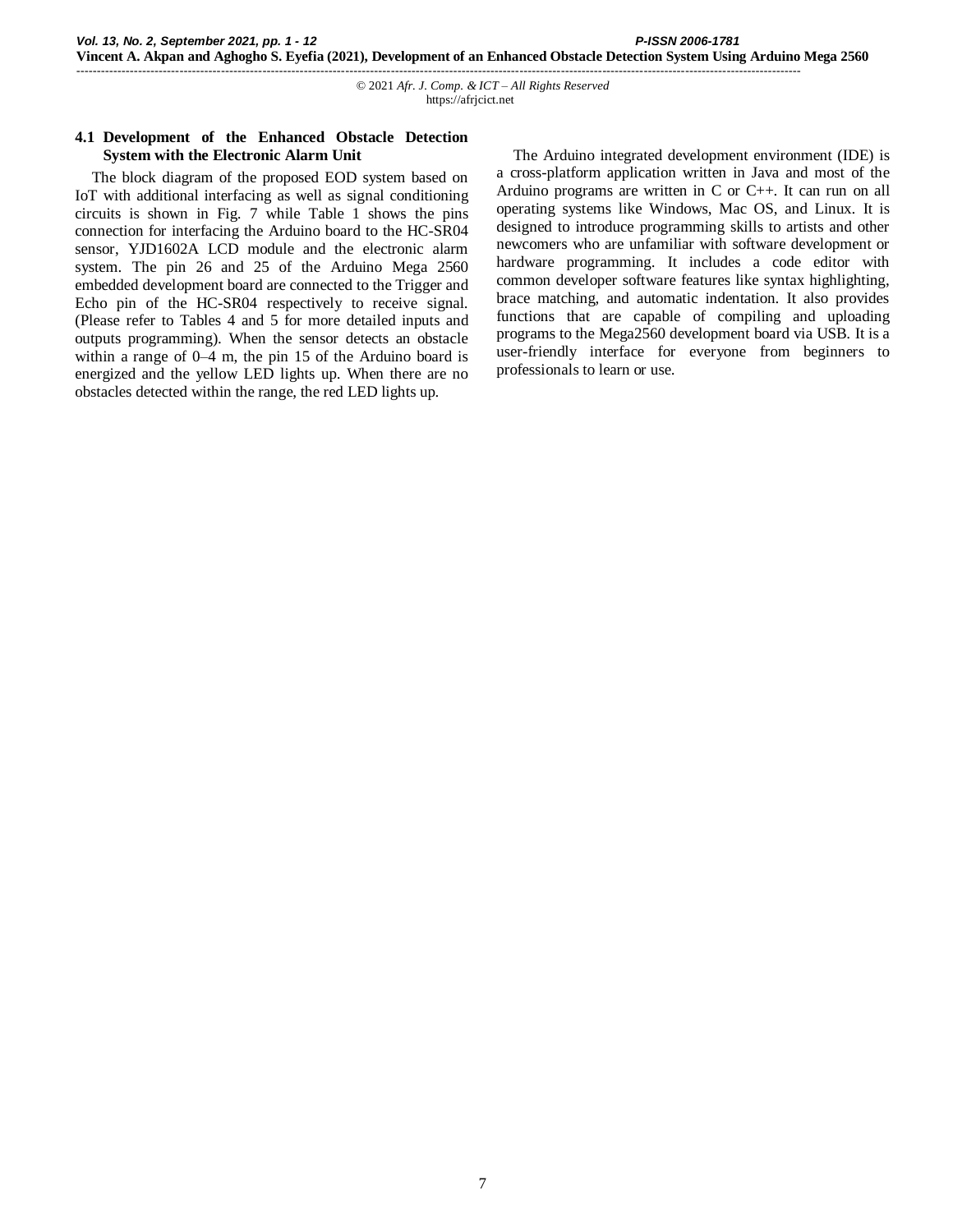### **4.2 The Electronic Alarm Unit**

The complete circuit diagram for the proposed enhanced obstacle detection system together with the electronic alarm unit is shown in Fig. 8. The electronic alarm unit is built around two NE555CN timer ICs and a TDA2050 audio amplifier IC. Following the discussions above, whenever an obstacle is detected, RED LED comes and consequently the electronic alarm system is triggered simultaneously.

In order to protect the Arduino Mega 2560 output ports, the



but defined  $\sim$ onnections defined for the propose pose  $\overline{a}$ EOD  $\frac{1}{2}$ Table 4: Arduino Mega 2560 pin connections defined for the proposed EOD system design

| S/N | Pins on<br><b>Arduino</b> | <b>Connections</b>                      | <b>Remarks</b>                                                         |
|-----|---------------------------|-----------------------------------------|------------------------------------------------------------------------|
| I.  | 26                        | Trigger pin of HC-SR04 sonar sensor     | Trigger input of Sensor                                                |
| 2.  | 25                        | Echo pin of HC-SR04 sonar Sensor        | Echo output of Sensor                                                  |
| 3.  | 31                        | VCC terminal of HC-SR04 sonar sensor    | $\overline{5}$ V supply                                                |
| 4.  | 99                        | Ground terminal of HC-SR04 sonar sensor | Ground supply (GND)                                                    |
| 5.  | 15                        | Positive of red LED.                    | Goes ON when it detects an obstacle within range of 0 to 4 m           |
| 6.  | 16                        | Positive of yellow LED                  | Goes ON when no obstacle is been detected between $0$ to $4 \text{ m}$ |
| 7.  | 23                        | Register Select Pin of LCD              | Selects Command Register when Low; and Data Register when High         |
| 8.  | 18                        | Enable Pin of LCD                       | Sends Data to Data Pins when a High to Low pulse is given              |
| 9.  | 5.                        | Data 4 Pin of LCD                       |                                                                        |
| 10. |                           | Data 5 Pin of LCD                       |                                                                        |
| 11. |                           | Data 6 Pin of LCD                       |                                                                        |
| 12. | 6                         | Data 7 Pin of LCD                       |                                                                        |



Fig. 9: Photograph of the EOD system experimental setup and performance evaluation.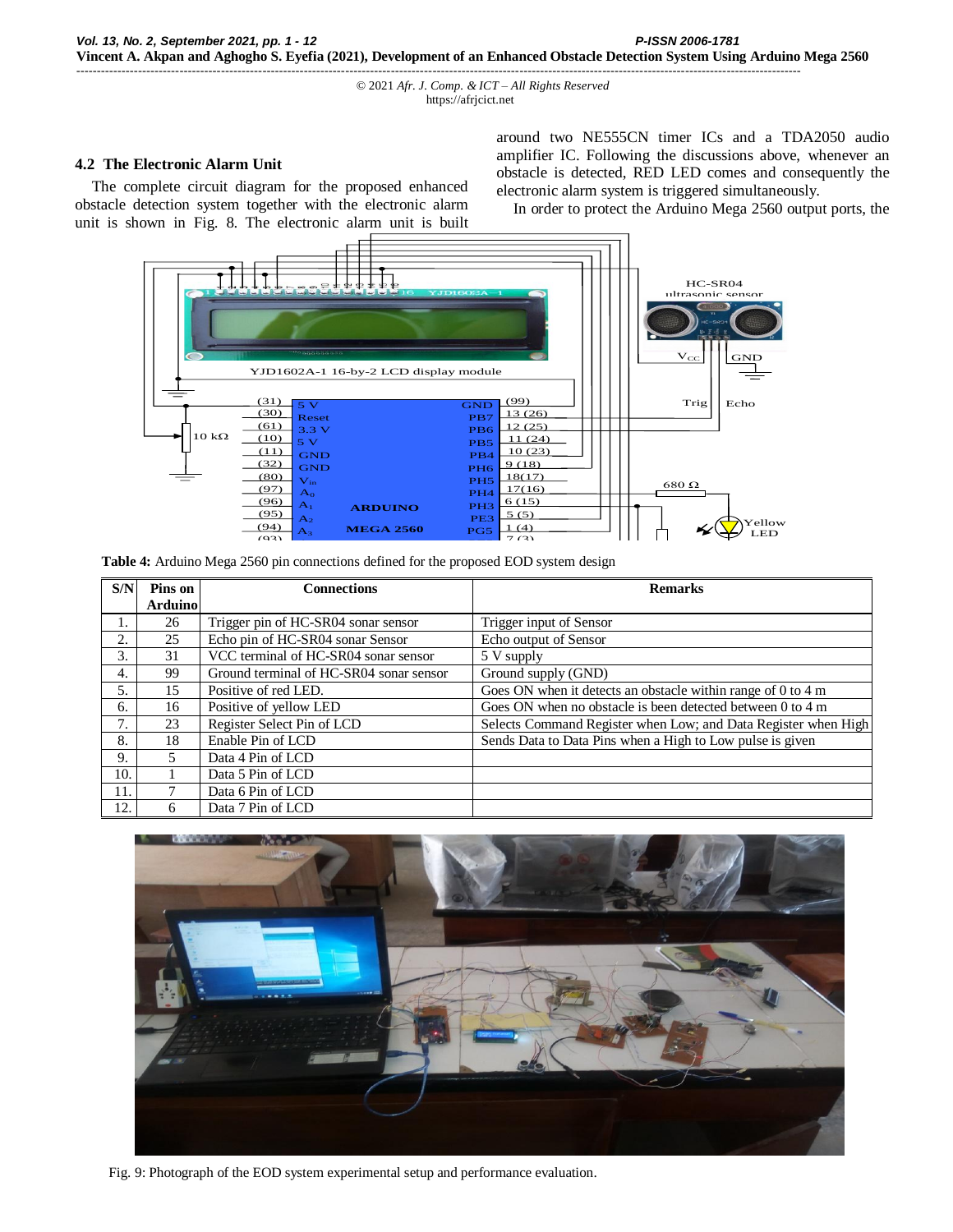output pin 15 is used to bias transistor Q1 (TIP 41 NPN transistor) via 5.6 kΩ which delivers +12 V which serves as power supply voltages to the circuit of IC1. The circuit of IC1 is a NE555CN timer wired as an astable multivibrator. The output taken at pin 3 of IC1 is high for one half of a cycle for one second and goes low for the next half cycle [35, 36]. When the output is low, IC2 is inhibited and the loud-speaker is off. During the next half cycle the output is high. Thus, the output of IC2 oscillates at 1 kHz and this oscillating signal was amplified by a 25 Watts audio power amplifier built around IC3, TDA2050 [36], and passed to the speaker situated on the far right bottom of Fig. 7. When this electronic alarm is on, it however signifies that an intruder or obstacle has been encountered. The sound level (i.e. the volume) of the audio amplifier is regulated by the 100 kΩ potentiometer ( $R_{VOL}$ ).

#### **4.3 Performance Evaluation of the Proposed EOD System**

The performance evaluation of the proposed EOD system with a view to ascertaining the functionality of the designed EOD system is investigated in this Sub-Section. Based on the fabrication and construction of the complete design shown in Fig. 7 and Fig. 8, the complete program listed in Table 5 was implemented. The experimental setup for the performance evaluation of the proposed EOD is shown in the photograph of Fig. 9.

The electronic alarm system was initially off with object outside the range of 4 m. However, the proposed EOD system has been able to detect any object with the range of 0 to 4 meters with the simultaneous triggering of the electronic alarm system and displaying the corresponding object distance on the YJD1602A LCD.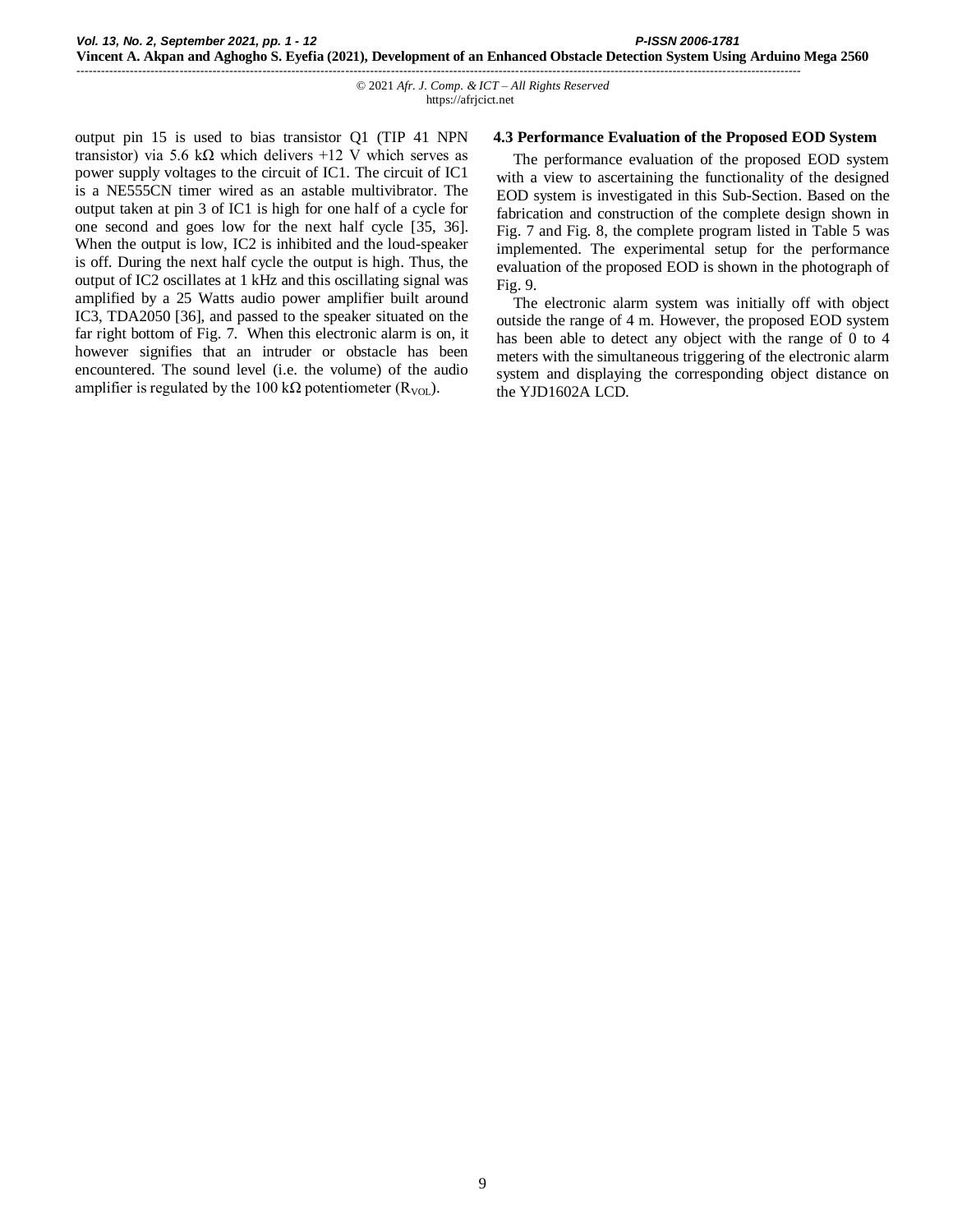**Table 5:** The complete program for the implementation of the proposed enhanced obstacle detection (EOD) system

```
/*
HC-SR04 ultrasonic distance sensor]
VCC to arduino 5v GND to arduino GND
Echo to Arduino pin 13 Trig to Arduino pin 12
Red POS to Arduino pin 11
Green POS to Arduino pin 10
560 ohm resistor to both LED NEG and GRD power rail
*/
#include <LiquidCrystal.h>
LiquidCrystal lcd(10, 9, 5, 4, 3, 2); // Initializes the LCD Ports
#define trigPin 13
#define echoPin 12
#define led 7 // Triggers Yellow LED
#define alarm 6 // Triggers Red LED and the Electronic Alarm System
void setup() {
   Serial.begin (9600);
   pinMode(trigPin, OUTPUT);
   pinMode(echoPin, INPUT);
   pinMode(led, OUTPUT);
   pinMode(alarm, OUTPUT);
}
void loop() {
   float duration, distance;
   digitalWrite(trigPin, LOW); // Added this line
   delayMicroseconds(2); // Added this line
   digitalWrite(trigPin, HIGH);
   delayMicrosoft(1000); - Removed this line
   delayMicroseconds(10); // Added this line
   digitalWrite(trigPin, LOW);
   duration = pulseIn(echoPin, HIGH);
 distance = (duration/2) / 29.1;<br>if (distance < 100) { // This
                          // This is where the LED On/Off happens
     digitalWrite(led,HIGH); // When the Red condition is met, the yellow LED should turn off
   digitalWrite(alarm,LOW);
   lcd.begin(16, 2);
   lcd.print("within range ");
   lcd.setCursor(0,1);
   lcd.print("limit ");
     delay(500);
}
   else {
     digitalWrite(led,LOW);
    digitalWrite(alarm, LOW);
     lcd.print(distance);
     lcd.print(" cm ");
     delay(2000);
 }
   if (distance >= 100 || distance <= 0){
     digitalWrite(led,LOW); // When the Red condition is met, the Green LED should turn off
  digitalWrite(alarm, HIGH);
   lcd.print(" obstacle alert ");
    delay(500);
 }
   else {
    digitalWrite(led,HIGH); // When the Red condition is met, the Green LED should turn off
  digitalWrite(alarm, LOW);
   lcd.print(distance);
     lcd.print(" cm");
    delay(500); 
 }
  delay(500);
   lcd.clear();
```
# **5. Conclusion**

}

The paper has presented a technique that can be used to design a circuit that is capable of detecting an obstacle within a range of 0–4 meters and alerting its users by triggering an electronic alarm system incorporating an audio power amplifier. The objective was met since the system works effectively for object detection at various distances up to a maximum of 4 m. When an obstacle is within a range of 0 to 4 m, the system triggers an alarm signal indicating an obstacle on its path or detected. When there are no obstacles detected, a yellow LED is switched ON whereas when an obstacle is detected a red LED is switched ON and the alarm system is triggered while the yellow LED turns OFF.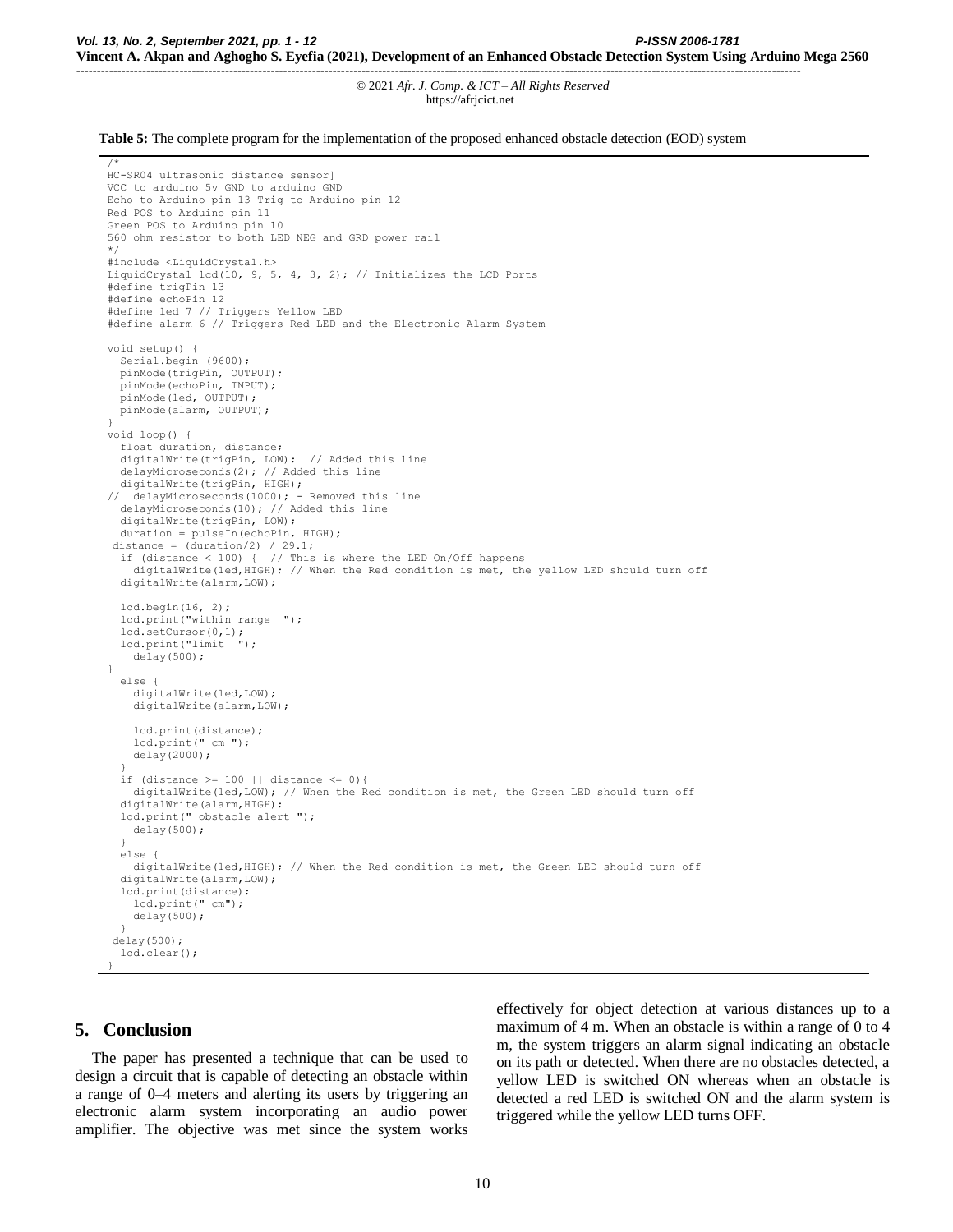© 2021 *Afr. J. Comp. & ICT – All Rights Reserved*  https://afrjcict.net

This system can be of great help in both domestic and industrial settings to detect obstacles especially for visually impaired persons who require guidance. The system can also be used to deter personnel from moving to a particular section since it gives an alarm signal when it comes across any obstacle within a range.

-------------------------------------------------------------------------------------------------------------------------------------------------------------------------------

The cost of implementing this system is relatively low since the components used are relatively cheap and are easily available in the market. The single microcontroller can be used to interface several sensors with alarms located in different locations as long as more pins are freed for multiple inputs multiple outs.

The safety of personnel is a very crucial aspect in both domestic and industrial settings; hence the use of ultrasonic sensors is inevitable in addition to other more sophisticated security systems. This system should be placed in a cool and dry place to ensure a longer life span.

#### **REFERENCES**

- [1] D. Xie, Y. Xu, and R. Wang, "Obstacle detection and tracking method for autonomous vehicle based on three-dimensional LiDAR", *International Journal of Advanced Robotic Systems*, March-April 2019, pp. 1 – 13. DOI: 10.1177/1729881419831587.
- [2] X. Yu and M. Marinov, "A Study on Recent Developments and Issues with Obstacle Detection Systems for Automated Vehicles", *Sustainability*, vol. 12, no. 3281, 2020, pp. 1 – 26. DOI:10.3390/su12083281.
- [3] S. Ahmed, B. Qiu, F. Ahmad, C. Kong and H. Xin, "A State-ofthe-Art Analysis of Obstacle Avoidance Methods from the Perspective of an Agricultural Sprayer UAV's Operation Scenario", *Agronomy*, vol. 11, no. 1069, 2021, pp. 1 – 35. Available [Online]: https://doi.org/10.3390/agronomy11061069.
- [4] N. Fioraio and L. D. Stefano, "Joint Detection, Tracking and Mapping by Semantic Bundle Adjustment", [Online] Available: http://citeseerx.ist.psu.edu/viewdoc/download?doi=10.1.1.667.8 755&rep=rep1&type=pdf, pp. 1 – 5, 2013.
- [5] C. C. Chang, C. Y. Chang and Y. T. Cheng, "Distance Measurement Technology Development at Remotely Teleoperated Robotic Manipulator System for Underwater Constructions", *IEEE International Symposium on Underwater Technology*, pp. 333 – 338, 2004.
- [6] M. Skoczeń, M. Ochman , K. Spyra, M. Nikodem, D. Krata, M. Panek and A. Pawłowski, "Obstacle Detection System for Agricultural Mobile Robot Application Using RGB-D Cameras", *Sensors*, vol. 21, no. 5292, 2021, pp. 1 – 17. Available [Online]: https://doi.org/10.3390/s21165292.
- [7] C. R. Reddy, G. R. Reddy, B. S. Goud, N. Rajeswaran, and C. N. Kumar, "Passive Islanding Detection Methods for Integrated Distributed Generation System", *Journal of Power Technologies*, vol. 201, no. 3, 2021, pp. 127 – 134.
- [8] L. D. Spedicato, N. I. Giannoccaro, G. Reina1 and M. Bellone1, "Clustering and PCA for Reconstructing Two Perpendicular Planes Using Ultrasonic Sensors", *International Journal of Advanced Robotic Systems,* vol. 10, pp. 1 – 10, 2013.
- [9] P. Hyde, C. Ulianov, J. Liu , M. Banic, M. Simonovic and D. Ristic-Durrant, "Use cases for obstacle detection and track intrusion detection systems in the context of new generation of railway traffic management systems", *Proc. IMech Part F: Journal of Rail and Rapid Transit*, vol. 0, no. 0, 2021, pp. 1 – 10.
- [10] C. He, J. Gong, Y. Yang, D. Bi, J. Lan and L. Qie, "Real-time Track Obstacle Detection from 3D LiDAR Point Cloud", *Journal of Physics: Conference Series, CATE 2021, IOP Publishing*, vol. 1910, pp. 1 – 6.
- [11] A. Nawer, F. Hassain, F. and G. M. Anwar, "Ultrasonic Navigation System for the Visually Impaired and Blind Pedestrian", *American Journal of Engineering Research*. vol. 4, pp.13 – 18, 2015.
- [12] M. Brudka and A. Pacut, "Intelligent Robot Control Using Ultrasonic Measurements", *IEEE Transactions on Instrumentation and Measurement*, vol. 51, no. 3, pp. 454 – 459, 2002.
- [13] A. Saraswathi, A. A. Abass, S. I. Mathi and A. Eswaran, "Obstacle detecting robot using arduino and sensor", *International Journal of soft Computing and Artificial Intelligence*, vol. 3, 2015.
- [14] D. Kane, W. Grassi, R. Sturrock and P. V. A. Balint, "Brief history of musculoskeletal ultrasound: 'From bats and ships to babies and hips", *Rheumatology (Oxford)*, vol. 43, no. 7, pp. 931 – 933, 2004.
- [15] A. Manbachi and R. S. Cobbold, "Development and application of piezoelectric materials for ultrasound generation and detection", *Ultrasound*, vol. 19, no. 4, pp. 187 – 196, 2011.
- [16] R. Kuc and M. W. Siegel, "Physically based simulation model for acoustic sensor robot navigation", *IEEE Transactions on Pattern Analysis and Machine Intelligence*, vol. 9, no. 6, pp. 766 – 778, 1987.
- [17] K. A. Kaproth-Joslin, R. Nicola and V. S. Dogra, "The History of US: From Bats and Boats to the Bedside and Beyond", *Radio Graphics*, vol. 35, no. 3, 2015.
- [18] O. Bozma and R. Kuc, "Building a sonar map in a specular environment using a single mobile sensor", *IEEE Transactions on Pattern Analysis and Machine Intelligence*, vol. 13, no. 12, pp. 1260-1269, 1991.
- [19] F. Schneider, H. Wolf and K. Holzhausen, "Acquisition and display of a world model using an autonomous mobile robot*", In Proceedings of the IEEE International Conferences on Intelligent Robots and Systems*. vol. 2, pp. 769 – 775, 1994.
- [20] A. Ohya, Y. Nagashima and S. Yuta, "Exploring Unknown Environment and Map Construction Using Ultrasonic Sensing of Normal Direction of Walls", *In Proceedings of the IEEE International Conference on Robotics and Automation*, vol.1, pp. 485 – 492, 1994.
- [21] G. Dudek, P. Freedman and I. M. Rekleitis, "Just-in-time sensing: efficiently combining sonar and laser range data for exploring unknown world", *IEEE International Conference on Robotics and Automation, Minneapolis*, pp. 667 – 672, 1996.
- [22] A. K. Shrivastava, A. Verma and S. P. Singh, "Distance measurement of an object or obstacle by ultrasound sensors using P89C51RD2", *International Journal of Computer Theory and Engineering*, vol. 2, no.1, 2010.